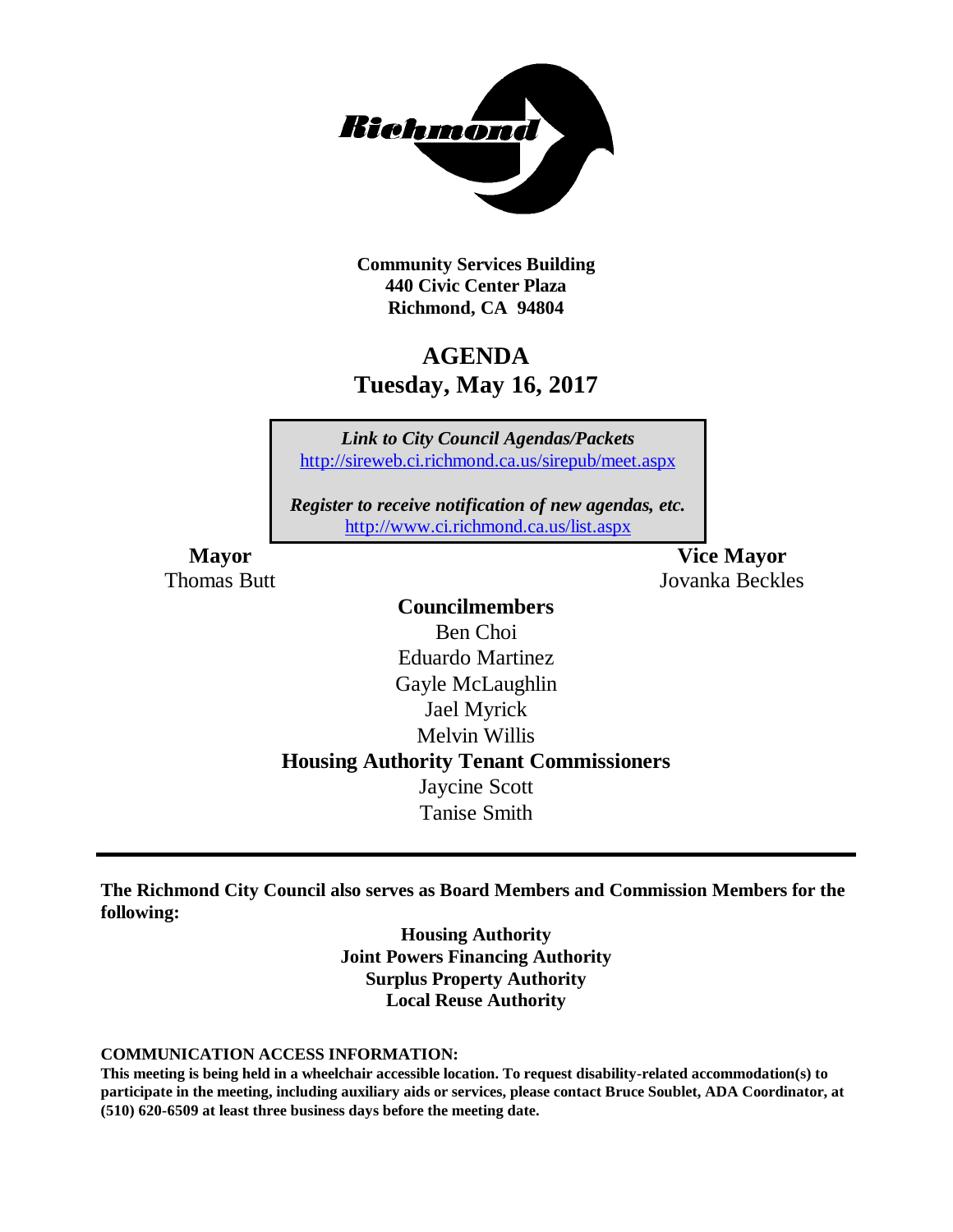# **MEETING PROCEDURES**

The City of Richmond encourages community participation at its City Council meetings and has established procedures that are intended to accommodate public input in a timely and time-sensitive way. As a courtesy to all members of the public who wish to participate in City Council meetings, please observe the following procedures:

**PUBLIC COMMENT ON AGENDA ITEMS:** Anyone who desires to address the City Council on items appearing on the agenda must complete and file a pink speaker's card with the City Clerk **prior** to the City Council's consideration of the item. Once the City Clerk has announced the item, no person shall be permitted to speak on the item other than those persons who have submitted their names to the City Clerk. Your name will be called when the item is announced for discussion. **Each speaker will be allowed up to TWO (2) MINUTES to address the City Council on NON-PUBLIC HEARING items listed on the agenda. Speakers are allowed up to THREE (3) minutes on PUBLIC HEARING items.**

**OPEN FORUM FOR PUBLIC COMMENT:** Individuals who would like to address the City Council on matters not listed on the agenda or on items remaining on the consent calendar may do so under Open Forum. All speakers must complete and file a pink speaker's card with the City Clerk **prior** to the commencement of Open Forum. The amount of time allotted to individual speakers shall be determined based on the number of persons requesting to speak during this item. **The time allocation for each speaker will be as follows:** 15 or fewer speakers, a maximum of 2 minutes; 16 to 24 speakers, a maximum of 1 and one-half minutes; and 25 or more speakers, a maximum of 1 minute.

## **SPEAKERS ARE REQUESTED TO OCCUPY THE RESERVED SEATS IN THE FRONT ROW BEHIND THE SPEAKER'S PODIUM AS THEIR NAME IS ANNOUNCED BY THE CITY CLERK.**

**CONSENT CALENDAR:** Consent Calendar items are considered routine and will be enacted, approved or adopted by one motion unless a request for removal for discussion or explanation is received from the audience or the City Council. A member of the audience requesting to remove an item from the Consent Calendar must first complete a speaker's card and discuss the item with a City staff person who has knowledge of the subject material, prior to filing the card with the City Clerk and **prior** to the City Council's consideration of Agenda Review. An item removed from the Consent Calendar may be placed anywhere on the agenda following the City Council's agenda review.

**CONDUCT AT MEETINGS:** Richmond City Council meetings are limited public forums during which the City strives to provide an open, safe atmosphere and promote robust public debate. Members of the public, however, must comply with state law, as well as the City's laws and procedures and may not actually disrupt the orderly conduct of these meetings. The public, for example, may not shout or use amplifying devices, must submit comment cards and speak during their allotted time, may not create a physical disturbance, may not speak on matters unrelated to issues within the jurisdiction of the City Council or the agenda item at hand, and may not cause immediate threats to public safety.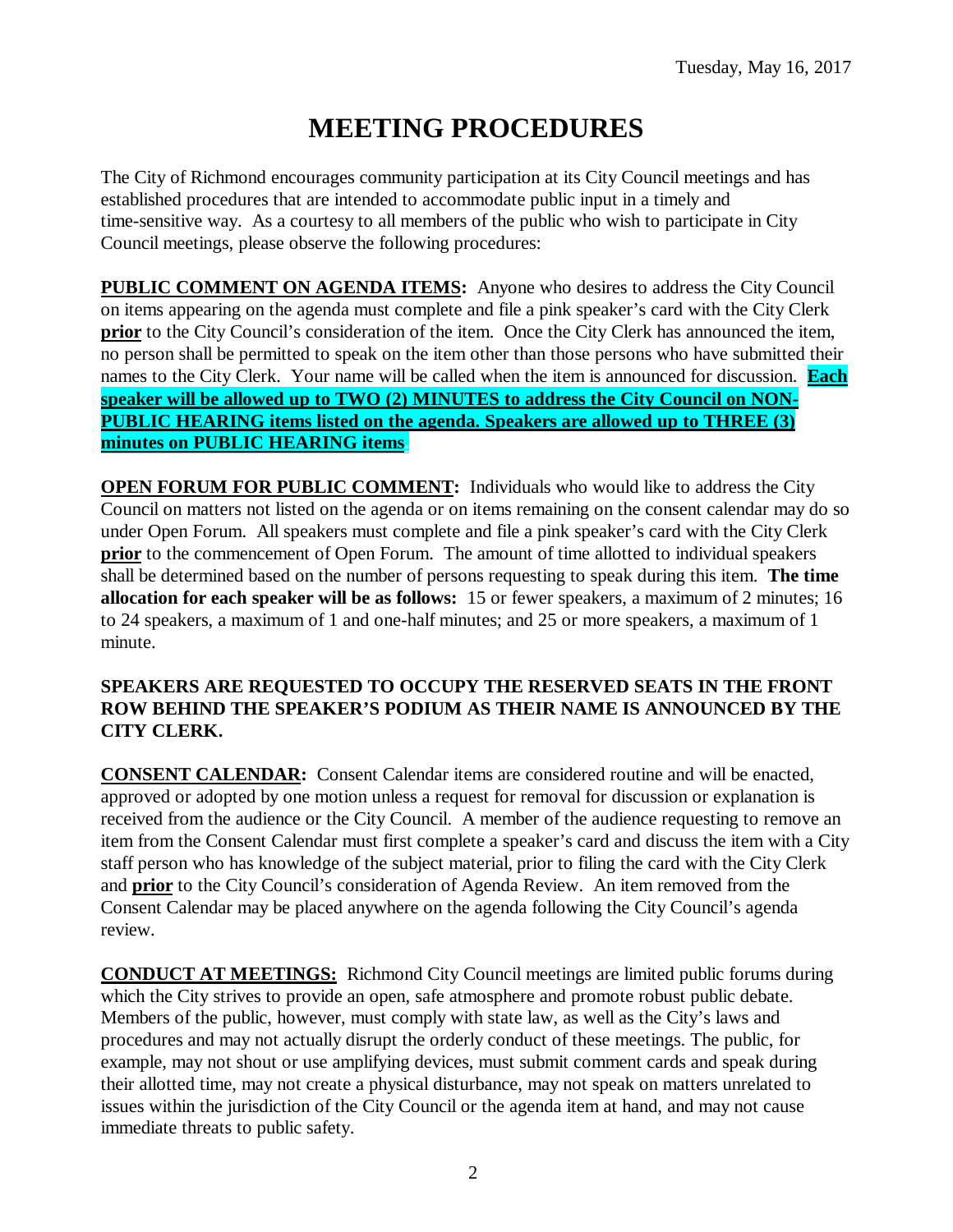**CITY HARASSMENT POLICY:** The City invites public comment and critique about its operations, including comment about the performance of its public officials and employees, at the public meetings of the City Council and boards and commissions. However, discriminatory or harassing comments about or in the presence of City employees, even comments by third parties, may create a hostile work environment, if severe or pervasive. The City prohibits harassment against an applicant, employee, or contractor on the basis of race, religious creed, color, national origin, ancestry, physical disability, medical condition, mental disability, marital status, sex (including pregnancy, childbirth, and related medical conditions), sexual orientation, gender identity, age or veteran status, or any other characteristic protected by federal, state or local law. In order to acknowledge the public's right to comment on City operations at public meetings, which could include comments that violate the City's harassment policy if such comments do not cause an actual disruption under the Council Rules and Procedures, while taking reasonable steps to protect City employees from discrimination and harassment, City Boards and Commissions shall adhere to the following procedures. If any person makes a harassing remark at a public meeting that violates the above City policy prohibiting harassment, the presiding officer of the meeting may, at the conclusion of the speaker's remarks and allotted time: (a) remind the public that the City's Policy Regarding Harassment of its Employees is contained in the written posted agenda; and (b) state that comments in violation of City policy are not condoned by the City and will play no role in City decisions. If any person makes a harassing remark at a public meeting that violates the above City policy, any City employee in the room who is offended by remarks violating the City's policy is excused from attendance at the meeting. No City employee is compelled to remain in attendance where it appears likely that speakers will make further harassing comments. If an employee leaves a City meeting for this reason, the presiding officer may send a designee to notify any offended employee who has left the meeting when those comments are likely concluded so that the employee may return to the meeting. The presiding officer may remind an employee or any council or board or commission member that he or she may leave the meeting if a remark violating the City's harassment policy is made. These procedures supplement the Council Rules and Procedures relating to disruption of orderly conduct at Council meetings.

Any law enforcement officer on duty or whose service is commanded by the presiding officer shall be Sergeant-at-Arms of the Council meetings. He/she, or they, shall carry out all orders and instructions given by the presiding officer for the purpose of maintaining order and decorum at the Council meetings (City Council Rules of Procedure and Order Section III F, RMC Section 2.12.030).

**\*\*\*\*\*\*\*\*\*\*\*\*\*\*\*\*\*\*\*\*\*\*\*\*\*\*\*\*\*\*\*\*\*\*\*\*\*\*\*\*\*\*\*\*\*\*\*\*\*\*\*\*\*\*\*\*\*\***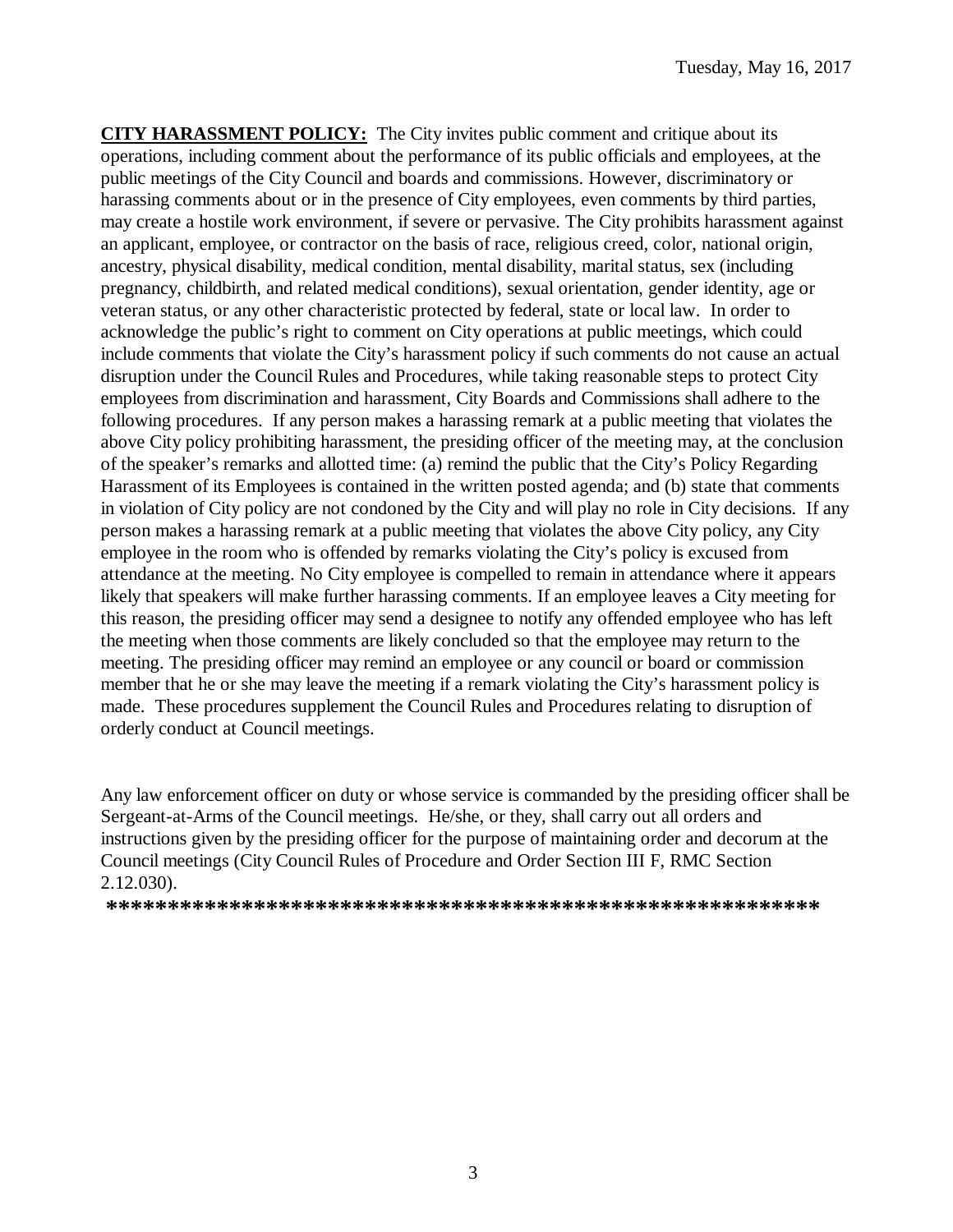# **OPEN SESSION TO HEAR PUBLIC COMMENT BEFORE CLOSED SESSION**

5:30 p.m.

# **A. ROLL CALL**

### **B. PUBLIC COMMENT BEFORE CLOSED SESSION**

### **C. ADJOURN TO CLOSED SESSION**

# **CLOSED SESSION**

Shimada Room of the Community Services Building

#### **CITY COUNCIL**

CONFERENCE WITH LEGAL COUNSEL - EXISTING LITIGATION (Subdivision [a] of Government Code Section 54956.9):

Squires vs. City of Richmond

Honrick vs. City of Richmond Manning vs. City of Richmond Denham vs. City of Richmond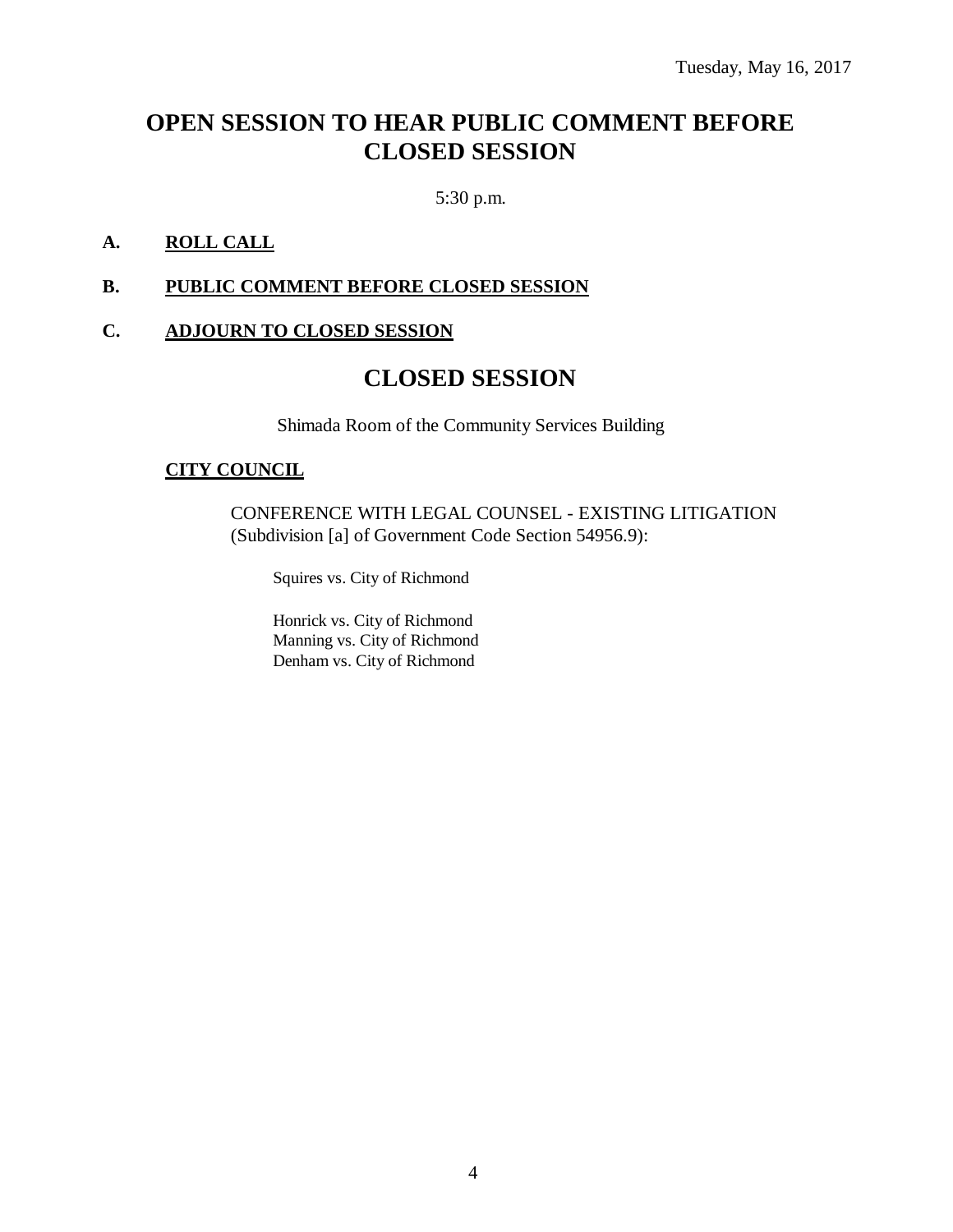# **REGULAR MEETING OF THE RICHMOND CITY COUNCIL**

6:30 p.m.

- **A. PLEDGE TO THE FLAG**
- **B. ROLL CALL**
- **C. STATEMENT OF CONFLICT OF INTEREST**
- **D. AGENDA REVIEW**

# **E. REPORT FROM THE CITY ATTORNEY OF FINAL DECISIONS MADE DURING CLOSED SESSION**

**F. REPORT FROM THE CITY MANAGER**

### **G. OPEN FORUM FOR PUBLIC COMMENT**

#### **H. CITY COUNCIL CONSENT CALENDAR**

- **H-1.** RECEIVE a report on the Richmond Municipal Sewer District for the month of March 2017 - Water Resource Recovery Department (Ryan Smith 620-5486).
- **H-2.** ADOPT a resolution approving the Engineer's Report for Fiscal Year 2017-2018 for the Hilltop Landscape Maintenance District ("HLMD"), declaring the Council's intention to increase the annual assessment in the HLMD, and announcing a public hearing about the proposed increased assessment on June 20, 2017, at 6:30 p.m. in the City Council Chambers at 440 Civic Center Plaza in the City of Richmond - Department of Infrastructure Maintenance and Operations (Tim Higares 231-3008).
- **H-3.** ADOPT a resolution approving the Engineer's Report for Fiscal Year 2017-2018 for the Marina Bay Landscaping and Lighting Maintenance District, declaring the Council's intention to increase the annual assessment in the Marina Bay Landscaping and Lighting Maintenance District, and announcing a public hearing about the proposed increased assessment on June 20, 2017, at 6:30 p.m. in City Council Chambers at 440 Civic Center Plaza in the City of Richmond - Department of Infrastructure Maintenance and Operations (Tim Higares 231- 3008).
- **H-4.** APPROVE the purchase of 10 Getac V110 mobile data computers and accessories from DuraTech USA, Inc. in an amount not to exceed \$65,000 - Police Department (Chief Allwyn Brown 621-1802).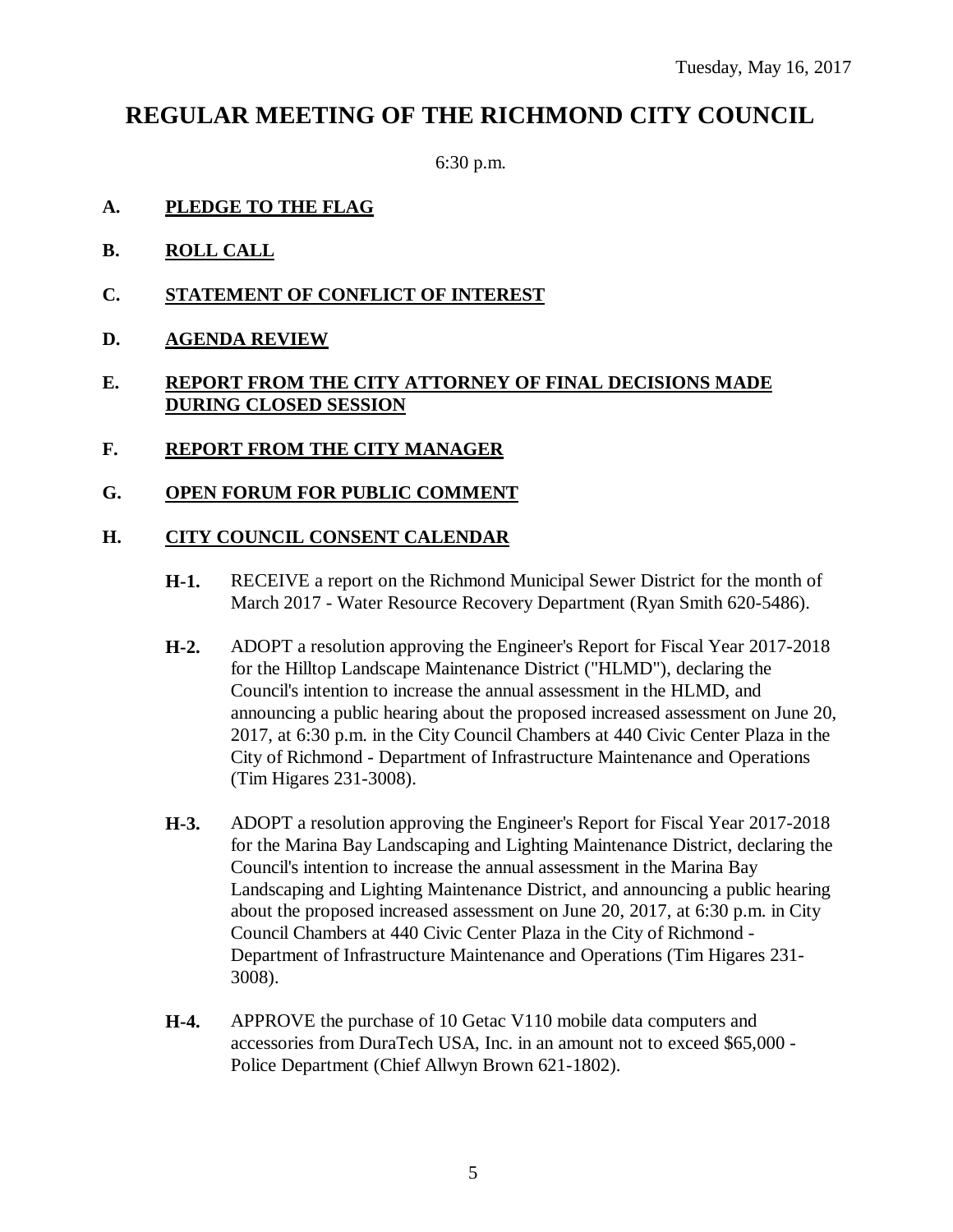- **H-5.** APPROVE a First Amendment to the contract with DNV GL to provide energy efficiency incentives to Richmond businesses, increasing the amount of the contract by \$125,000 for a total contract amount not to exceed \$250,000, and for a term ending December 31, 2018 - City Manager's Office (Shasa Curl/Adam Lenz 620-6512).
- **H-6.** ADOPT resolutions authorizing the city manager to submit applications for (1) Greening the Yellow Brick Road project (with Pogo Park), and (2) Greening the Eastern Portion of the Richmond Greenway (with Groundwork Richmond) for the 2017 funding round of the California Natural Resources Agency Greenhouse Gas Emission Reduction Program, and to enter into a funding agreement with the California Natural Resources Agency, if the grants are awarded - Engineering and Capital Improvement Projects Department (Yader A. Bermudez 774-6300).
- **H-7.** APPROVE a payment to NCE for emergency services, including investigation and engineering design, at the Rifle Range Road landslide, in an amount not to exceed \$100,000 - Engineering and Capital Improvement Projects Department (Yader A. Bermudez 774-6300).
- **H-8.** ADOPT a resolution approving amendments to existing on-call contracts with two (2) consulting firms: the contract amount for NCE for engineering design would increase by \$600,000 to a total not to exceed \$1,200,000; the contract amount for Vallier Design Associates for architectural landscape design services would increase by \$450,000 to a total not to exceed \$800,000. The terms for each contract would be extended to June 30, 2020 - Engineering and Capital Improvement Projects Department (Yader A. Bermudez 774-6300/Tawfic Halaby 621-1612).
- **H-9.** ADOPT a resolution renewing and continuing the local emergency on Rifle Range Road due to landslide damage, which was first declared by the City Council on March 7, 2017 - Engineering and Capital Improvement Projects Department (Yader Bermudez 774-6300).
- **H-10.** ADOPT a resolution renewing and continuing the local emergency on Via Verdi due to landslide damage, which was first declared by the City Council on February 28, 2017 - Engineering and Capital Improvement Projects Department (Yader Bermudez 774-6300).
- **H-11.** ADOPT a resolution to ACCEPT and APPROPRIATE into the Fiscal Year 2016-17 budget a \$300,000 grant received from the California Employment Development Department; and APPROVE hiring up to 15 part-time temporary hourly Maintenance Aide II positions for cleanup and repair of storm drains and other public properties damaged in the 2017 storms - Employment and Training Department (Sal Vaca 307-8023).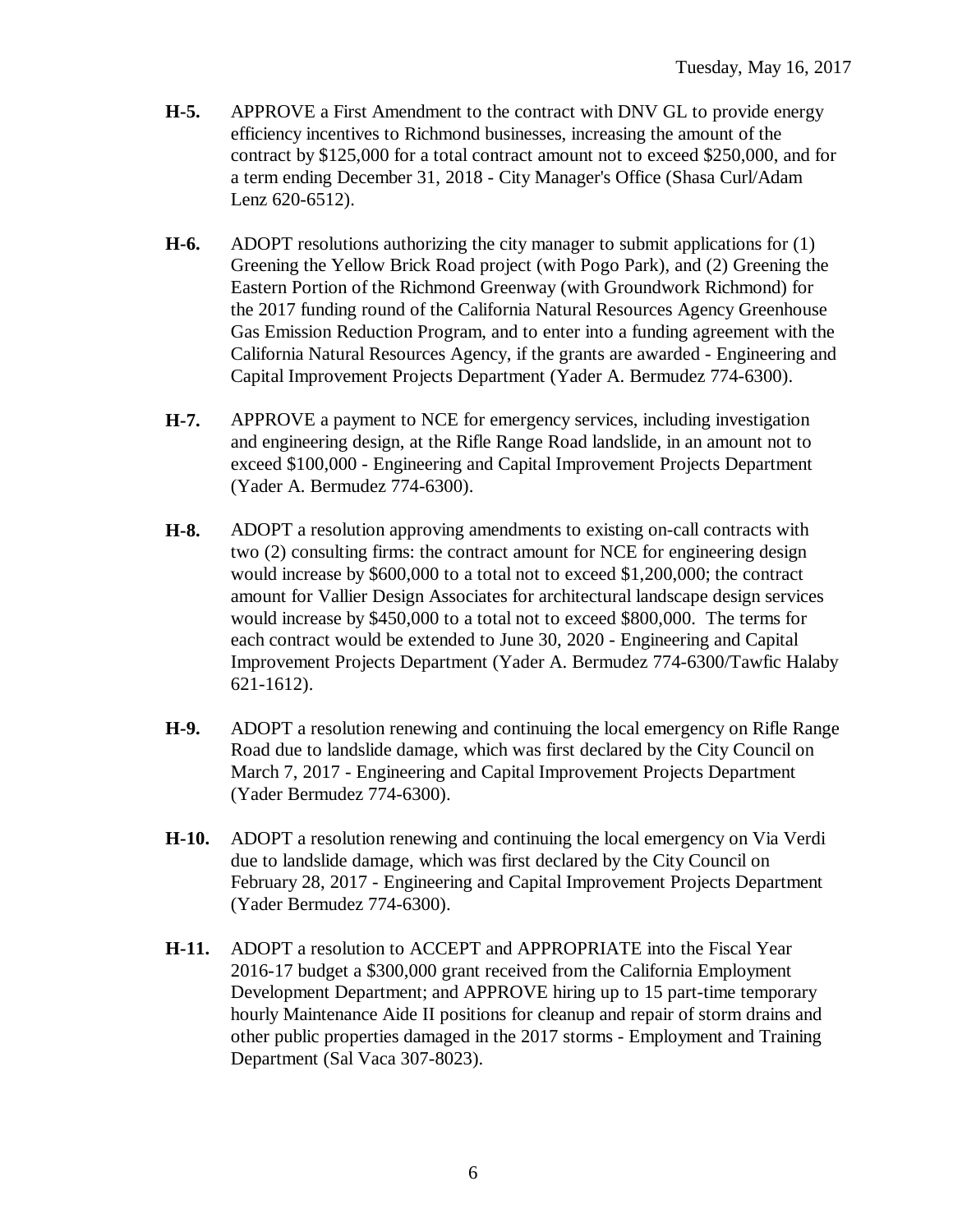- **H-12.** APPROVE the grant-funded purchase of 15 Mobile CCTV cameras from Metro Video Systems in an amount not to exceed \$45,000, to be used to assist in the prevention and enforcement of illegal dumping activity - Department of Infrastructure Maintenance and Operations (Tim Higares 620-6508).
- **H-13.** ACCEPT and APPROPRIATE a \$434,300 Illegal Disposal Site Abatement Grant from CalRecycle to be used for illegal dumping prevention and clean-up initiatives - City Manager's Office (Shasa Curl/Adam Lenz 620-5537).
- **H-14.** APPROVE a five-year contract with Mark 43 to develop and maintain a police computer aided dispatch and records management system from May 1, 2017, to June 30, 2022, in an amount not to exceed \$1,500,000 - Police Department (Chief Allwyn Brown 621-1802).
- **H-15.** APPROVE the minutes of the April 4, 18, 25, and May 2, 2017, regular meetings of the Richmond City Council - City Clerk's Office (Pamela Christian 620-6513).
- **H-16.** PROCLAMATION declaring May 20, 2017, as National Kids to Parks Day in the City of Richmond - Office of the Mayor (Mayor Tom Butt 620-6503).
- **H-17.** PROCLAMATION celebrating the 70th anniversary of Providence Baptist Church - Office of the Mayor (Mayor Tom Butt 620-6503).
- **H-18.** ADOPT a resolution authorizing the installation of a 4-way stop traffic control at the intersection of Ohio Avenue and 2nd Street - Engineering and Capital Improvements Projects Department (Yader Bermudez 774-6300/Steven Tam 307-8112).
- **H-19.** AUTHORIZE the city manager to negotiate and execute all necessary agreements required to lease, license, construct, operate, and maintain the Water Emergency Transportation Authority (WETA) Richmond Ferry Terminal, ferry service, and required parking - City Manager's Office (Bill Lindsay/Shasa Curl 620-6512).

# **I. BUDGET SESSION**

**I-1.** RECEIVE presentations from department representatives, providing an overview of their proposed operating budget for Fiscal Year 2017-18 - Finance Department (Belinda Warner/Markisha Guillory 620-5434).

## **J. PUBLIC HEARINGS**

**J-1.** ADOPT a resolution of intention to renew the Downtown Richmond Property and Business Improvement District - City Manager's Office (Bill Lindsay/Janet Johnson 620-6512).